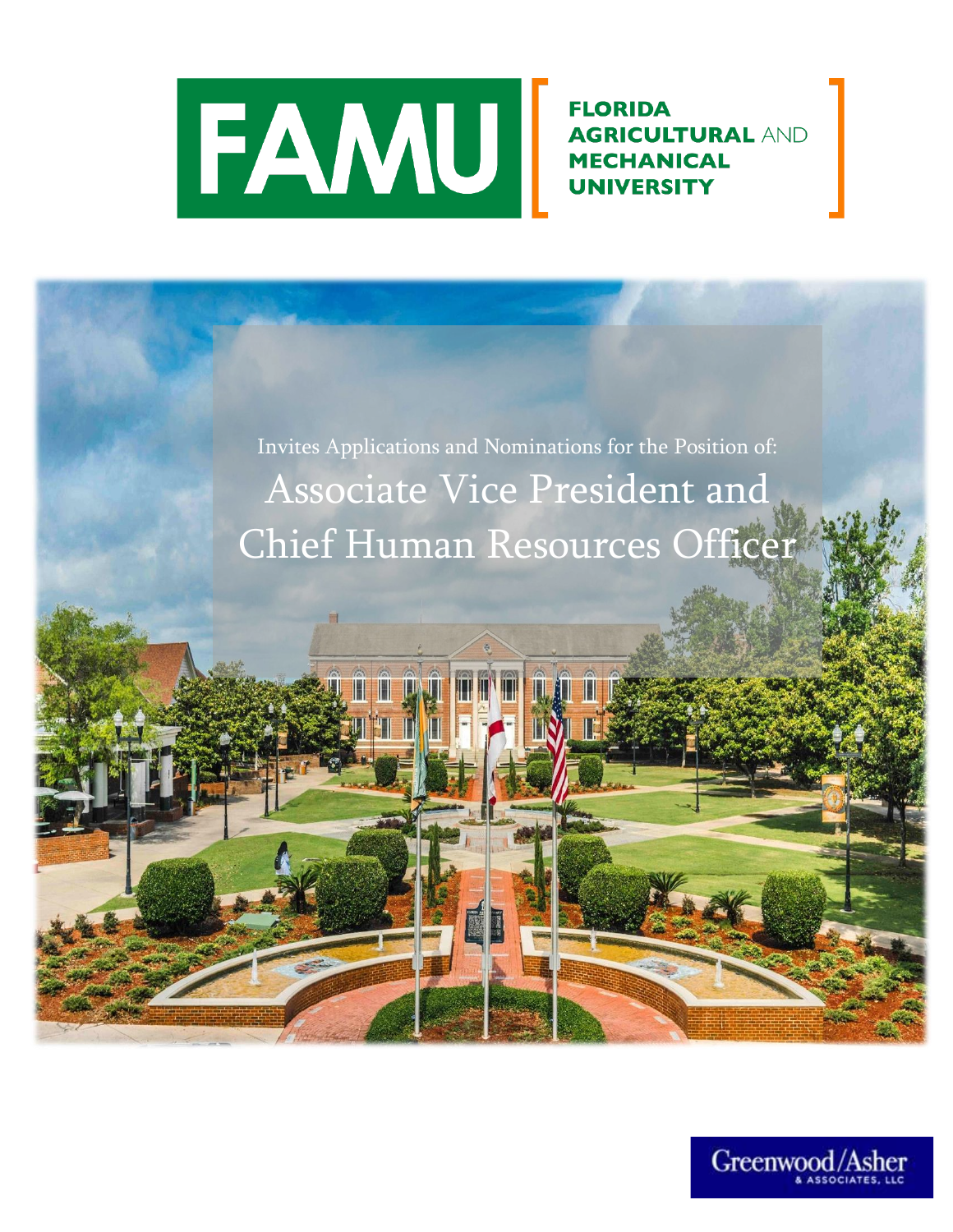## The Opportunity

Florida Agricultural and Mechanical University (FAMU) is seeking an innovative, creative, strategic leader to serve as the Associate Vice President and Chief Human Resources Officer (AVP/CHRO)

The AVP/CHRO reports directly to the Vice President for Finance and Administration and Chief Financial Officer (CFO) and serves as the Chief of Staff for Finance and Administration (F&A) and is responsible for assisting the Vice President for Finance and Administration/CFO (VP for F&A/CFO) in the administration, coordination, development, and implementation of all operations and activities.

### The Responsibilities of the AVP/CHRO

The AVP/CHRO supports institutional planning and assessment and business process improvement within F&A. Recommends and implements policy and will represent the division on the University-wide Policy Review committee. The incumbent also serves as the officer in charge in the absence of the VP for F&A/CFO. Supports the VP for F&A/CFO in strategic analysis and planning, including advising on planning alternatives' operational and fiscal impact. The AVP provides integrated policy analysis and strategic consultation to the VP for F&A/CFO and senior administration on major F&A-related issues affecting the University. Represents the views of the VP for F&A/CFO as directed and introduces and promotes college projects and initiatives to a variety of internal and external stakeholders, including members of local, regional, and state government, alumni, friends, Trustees of the University, and employees. Responds on behalf of the VP for F&A/CFO to inquiries from or involving students, employees, and members of the public, as directed.

The AVP/CHRO serves as the Chief HR and Diversity Officer with oversight responsibility for Human Resources including Diversity and Inclusion. Positions that report directly to the AVP/CHRO include the Director of Human Resources, the Coordinator of Administrative Services, and the Associate Director of Human Resources. This is a highly sensitive position responsible for oversight and maintenance of employee information University-wide and requires utmost confidentiality.

• Provides direction and leadership of Human Resources organizations Units and oversees the administration and implementation of related programs. Units include Employee and Staff Labor Relations, Records Management, Classification, Compensation, Benefits/Retirement, Time and Attendance, Diversity and Inclusion, Payroll Operations, Workforce Administration, Organizational Development and Training, Recruitment and Employment. The incumbent will serve as a member of the Finance and Administration's Senior Leadership Team and is responsible for the effective University-wide planning and administration of all Human Resources activities on the main campus in Tallahassee and other locations where the University has a presence.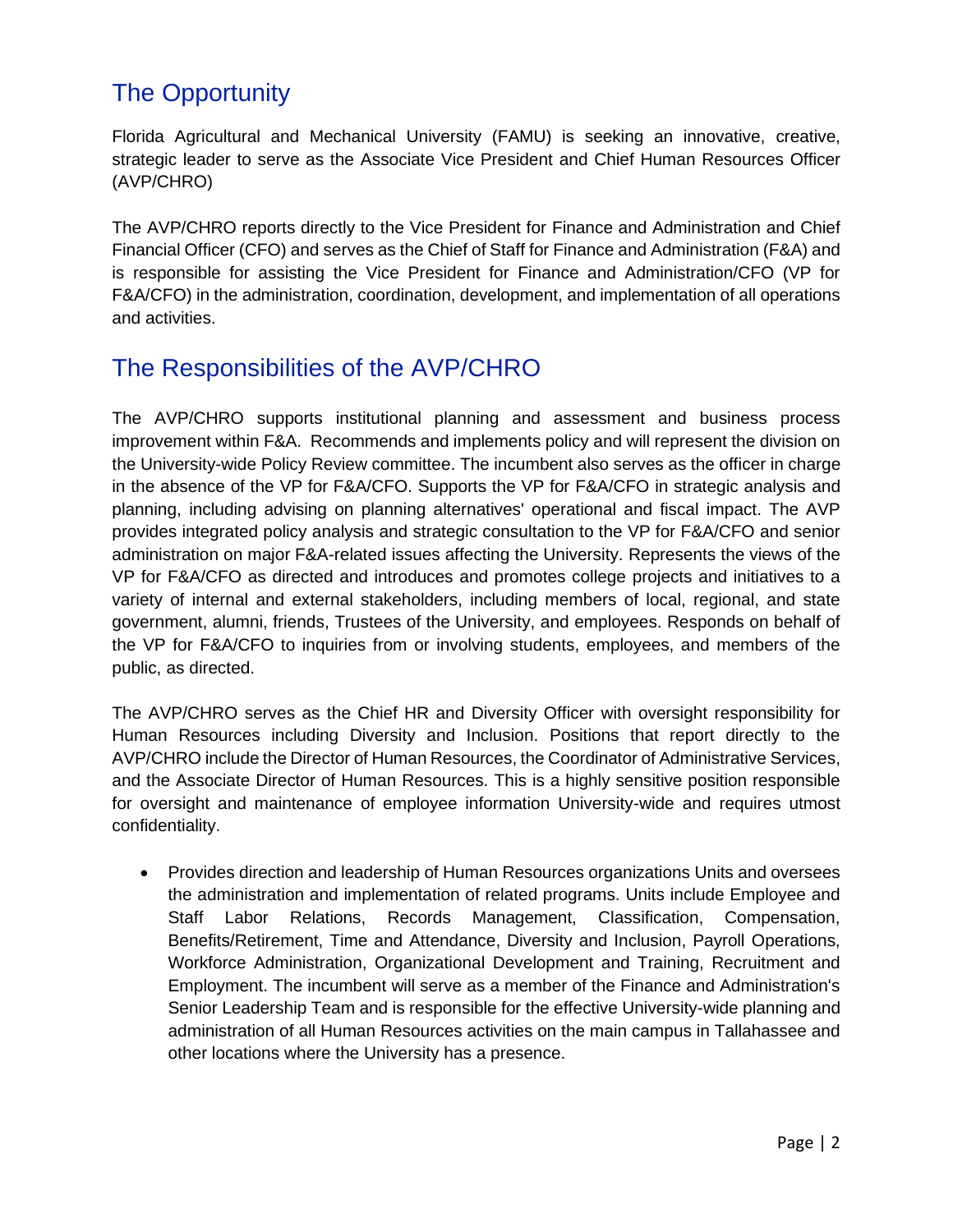- Partners with the Board of Trustees (as directed by the President and VP for F&A/CFO), President, Provost and Vice President for Academic Affairs, Vice Presidents, Deans, Directors, Department Heads, and individual staff and faculty members in the delivery of Human Resources services. Responsible for coordinating employee relations matters, including appropriate consultation with the Provost and Vice President for Academic Affairs as it relates to matters affecting faculty and staff employees within the division of Academic Affairs. Responsible for providing support for collective bargaining and contract administration, as determined by the President, Provost and Vice President for Academic Affairs, VP for Legal Affairs and General Counsel, and VP for F&A/CFO.
- The position is responsible for the administration of funds budgeted for the Office of Human Resources, Organizational Development and Training and for the adjustment of salaries for Administrative and Professional, University Support Personnel System and Other Personnel Services (OPS) employees, in addition to making biweekly payments to all University employees. Monetary responsibilities include the current budget for which this position is accountable, the statement of responsibility for funds, amount, and consequence of error.
- Responsible for ensuring benchmarking, formulation, and implementation of Universitywide Human Resources related regulations, policies, procedures and practices. Responsible for interpreting and ensuring compliance with Human Resources related to federal, state, and local laws, regulations and ordinances. The AVP/CHRO is responsible for attracting, developing, and managing the performance of all assigned staff. This is a highly sensitive position responsible for oversight and maintenance of employee information University-wide and requires utmost confidentiality.
- Responsible for the development and oversight of the Human Resources budget and development and implementation of strategic imperatives. The AVP/CHRO provides leadership for the University's Diversity and inclusion and Service Excellence (Customer Service) initiatives in collaboration with the President, Provost and Vice President for Academic Affairs, Vice Presidents and the campus community.
- Represents the University with various federal and state agencies and serves as a spokesperson and/or liaison to public and private external agencies.
- Represents the University in various capacities, including community and professional organizations and court/administrative actions involving University matters.
- Serves as a member of and/or chair appropriate University councils/committees representing the University and/or President and/or VP for F&A/CFO as directed.
- Develops University-wide programs to educate executive, management, and supervisory personnel in executing Human Resources responsibilities appropriate to their respective organizational units and to assist in the development of other workshops and training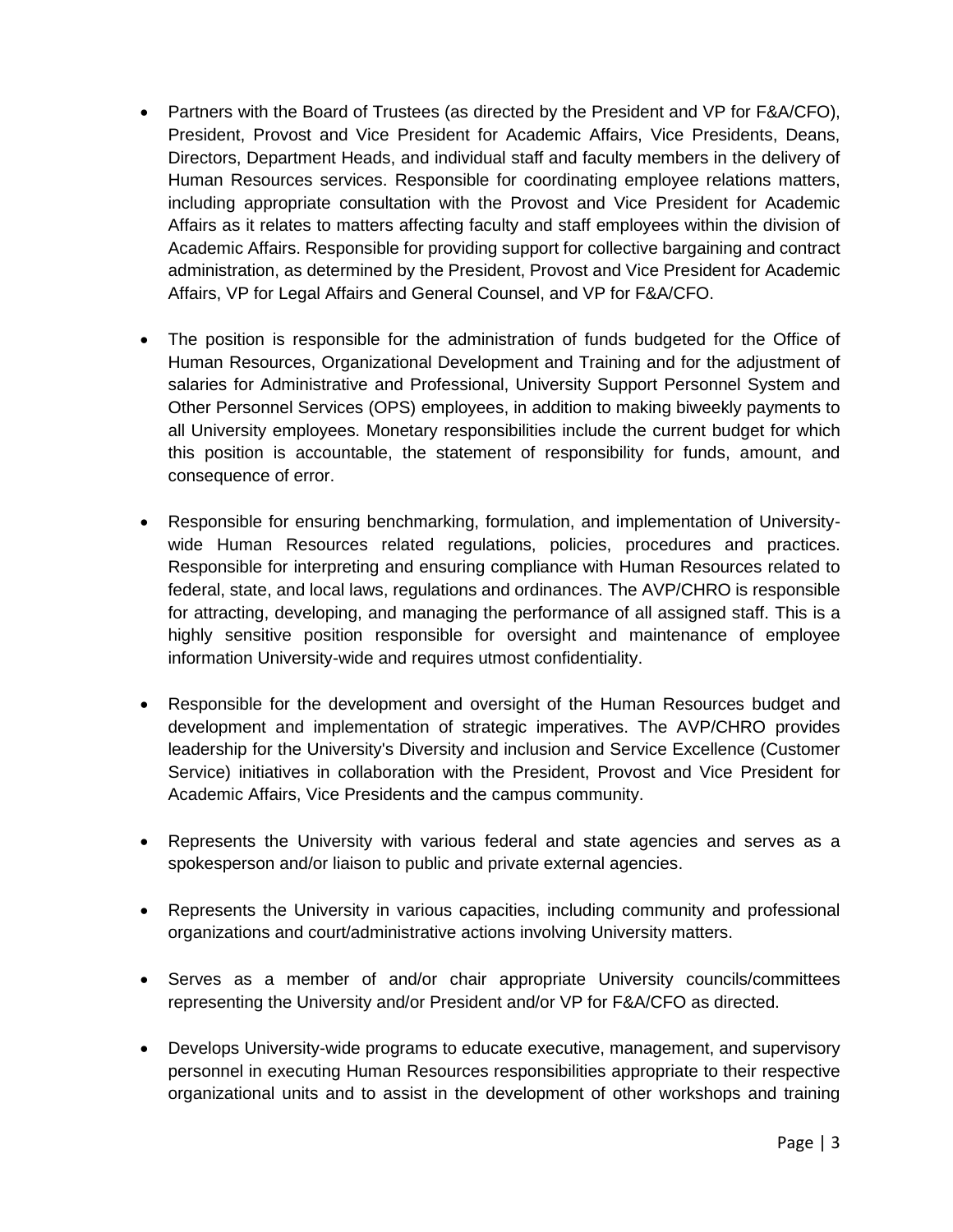programs designed to increase employee and organizational effectiveness and efficiency, service excellence (customer satisfaction), and knowledge of Human Resources programs, including payroll practices and procedures, contracting and other businessrelated processes.

• Performs other duties as assigned by the VP for F&A/CFO and/or President.

### **Qualifications**

#### Education and Experience

- Bachelor's degree in an appropriate area of specialization (e.g., Business, Human Resource Administration, Organizational Development, Psychology, HR/Labor/Employment Law, or related field) and ten (10) years of broad progressive human resources experience; or a master's degree in anappropriate area of specialization and five (5) years of related experience.
- Demonstrated experience working with federal and state mandates/guidelines.
- Demonstrated success in leading and mentoring professional staff and cross functional teams.
- Experience managing data and systems for a complex organization.
- Society for Human Resources Management (SHRM) and/or CUPA certification preferred.
- Higher education or public agency administration experience preferred.

### Knowledge/Skills/Abilities

- Ability to adhere to ethical business practices and promote ethical behavior;
- Ability to communicate effectively verbally and in writing;
- Ability to demonstrate crucial thinking and identify complex problems and review related information to develop and evaluate options and implement solutions;
- Ability to establish and maintain effective working relationships;
- Ability to identify trends, predict impact of actions on system operations, detect discrepancies in the function of an organization, and take necessary action to correct performance;
- Ability to maintain and improve personal and team effectiveness, and foster change and innovation;
- Ability to provide leadership and direction in programmatic, budgetary, and operational functions;
- Ability to strategically plan and serve as a catalyst for organizational change, cultivate a shared vision with others and motivate others to transfer vision into action;
- Knowledge of and ability to interpret and apply related University policies, procedures, principles, and practices;
- Knowledge of applicable computer applications and basic computer functions;
- Knowledge of principles, practices, and standards of Human Resources administration; and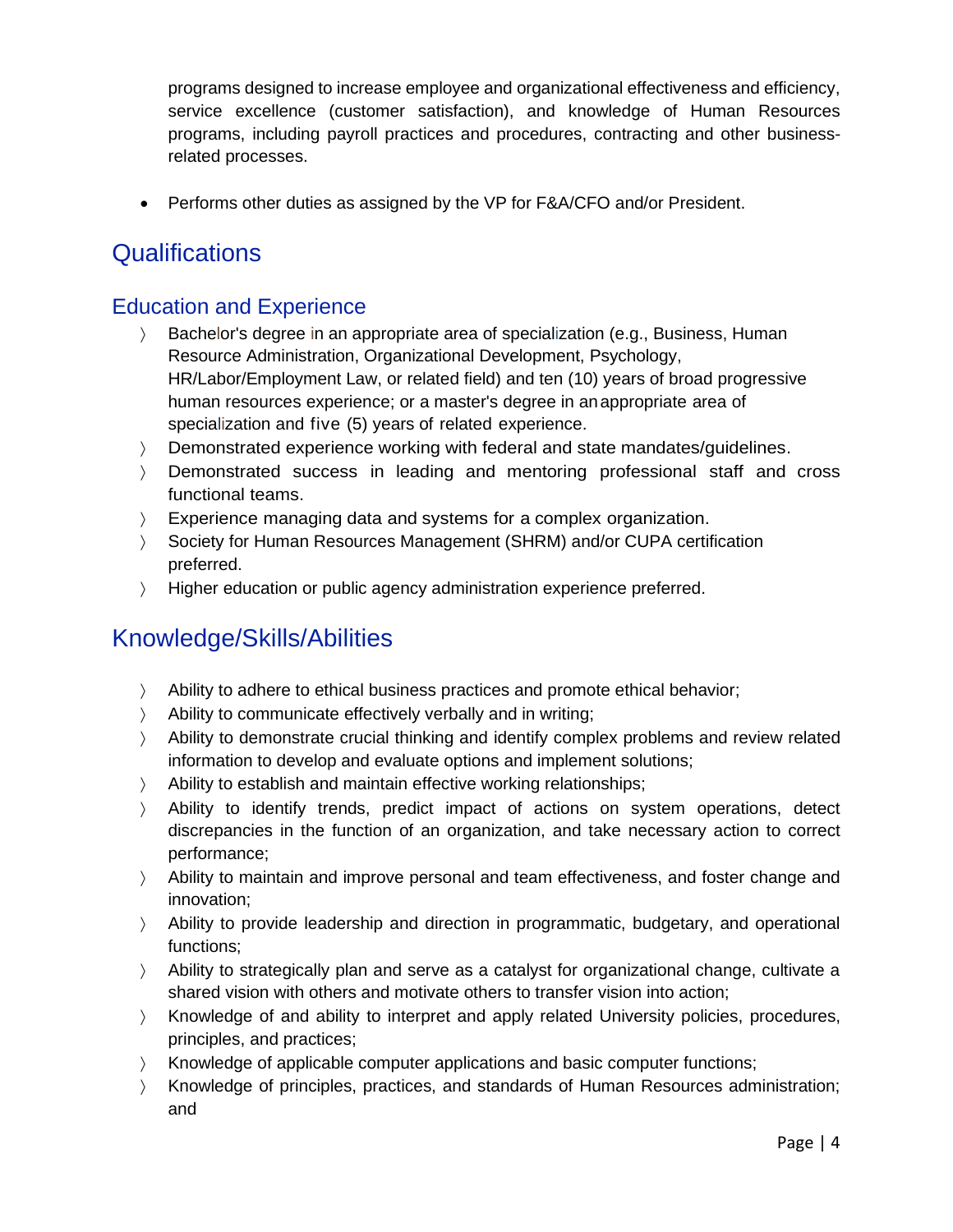Ability to utilize resolution skills.

### **Characteristics**

- Strong commitment to supporting the University's history and mission
- Strong commitment to diversity and inclusion
- Collaborator
- Demonstrated ability to build relationships and work collegially with internal and external constituencies
- Understanding of the interrelationships of academic and administrative units
- Ability to embrace and utilize emerging technologies
- X Knowledge of challenges and trends in global higher education
- Excellent communication skills

### The Division of Finance and Administration

The Division of Finance and Administration strives to provide excellent business, financial, facilities, and technological support services necessary for the University to meet its overall mission.

#### **Mission**

To consistently deliver high quality services that drive student success, financial stability, campus and infrastructure sustainability and a compliance productive work environment.

#### Vision

To aspire to our fullest potential as a finance and administrative organization that delivers exceptional services to facilitate a premier, land-grant, doctoral research university that produces globally competitive graduates.

#### Core Values

- > Student and Stakeholder Focus
- > Innovation in Processes and Services
- Financial Integrity and Transparency
- Diverse and Inclusive Work Environment
- Aesthetic, Safe and Sustainable Physical Resource
- Rapidly Adapting to Changing Stakeholder Needs
- Striving for Both High Quality and Cost Efficiency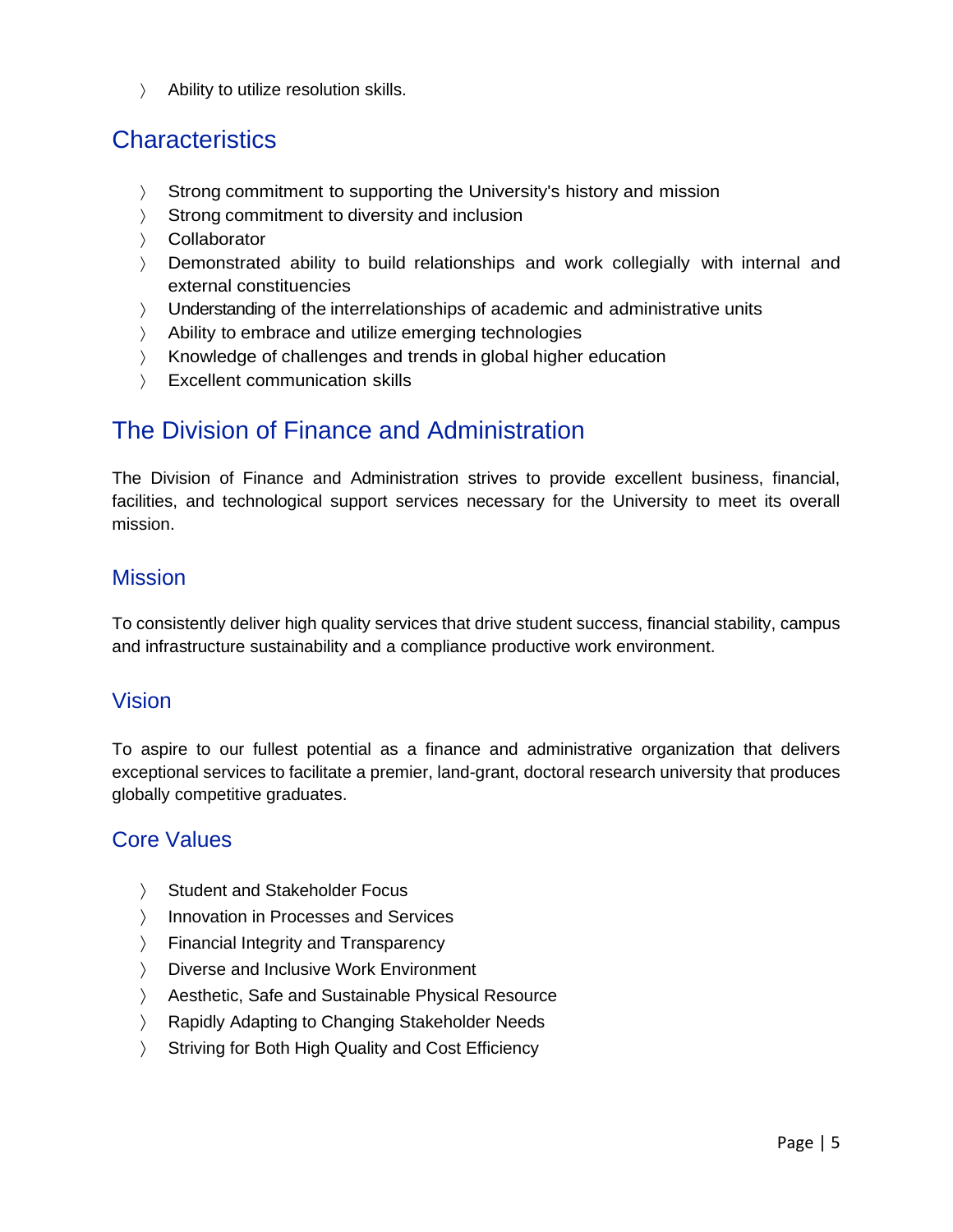### About Florida Agricultural & Mechanical University

Founded in 1887 as the State Normal College for Colored Students, Florida Agricultural and Mechanical University (FAMU), is a public, fully accredited member of the State University System of Florida. FAMU is an 1890 land-grant, doctoral/research institution and is the premier school among historically Black colleges and universities. Prominently located on one of "the highest of seven hills" in Florida's capital city of Tallahassee, Florida Agricultural and Mechanical University remains the only historically black university in the 12-member State University System of Florida (SUS).

FAMU provides support to the nation and the global community in helping to create a collaborative research infrastructure dedicated to improving lives across interconnected communities. It is classified as a Higher Research Activity Institution by the Carnegie Foundation for the Advancement of Teaching.

FAMU offers 54 bachelor's degrees, 29 master's



degrees, three professional degrees, and 12 doctoral programs in a wide range of academic areas. The three professional degrees include the Juris Doctor, Doctor of Pharmacy, and the Doctor of Physical Therapy. The 12 doctoral degree programs include 11 doctoral degrees and one Doctor of Public Health (DrPH). The doctoral degrees include the following: biomedical engineering, chemical engineering, civil engineering, electrical engineering, mechanical engineering, industrial engineering, pharmaceutical sciences, physics, educational leadership, environmental science, and entomology. The University has 14 colleges and schools.

The University's campus expands over 422 acres in Tallahassee and has several satellite campuses across Florida, including the College of Law in Orlando and the College of Pharmacy and Pharmaceutical Sciences (COPPS) which has sites in Miami, Jacksonville, Tampa and Crestview; and the FAMU Farm in Quincy.

Originally designed to meet the needs of the underrepresented and the underprivileged, FAMU continues to serve the citizens of Florida and the world through its provision of pre-eminent academic programs. For more information on Florida Agricultural and Mechanical University's rich history, visit: [http://www.famu.edu/index.cfm?AboutFAMU&History.](http://www.famu.edu/index.cfm?AboutFAMU&History)

#### Vision

FAMU will be recognized as a premier land-grant, doctoral research university that produces globally competitive graduates.

Achieving this vision requires the University to provide students with an educational experience that allows them to compete in the 21st century global economy. Today's students are interested in becoming entrepreneurs, innovators, and thought leaders. They are not just interested in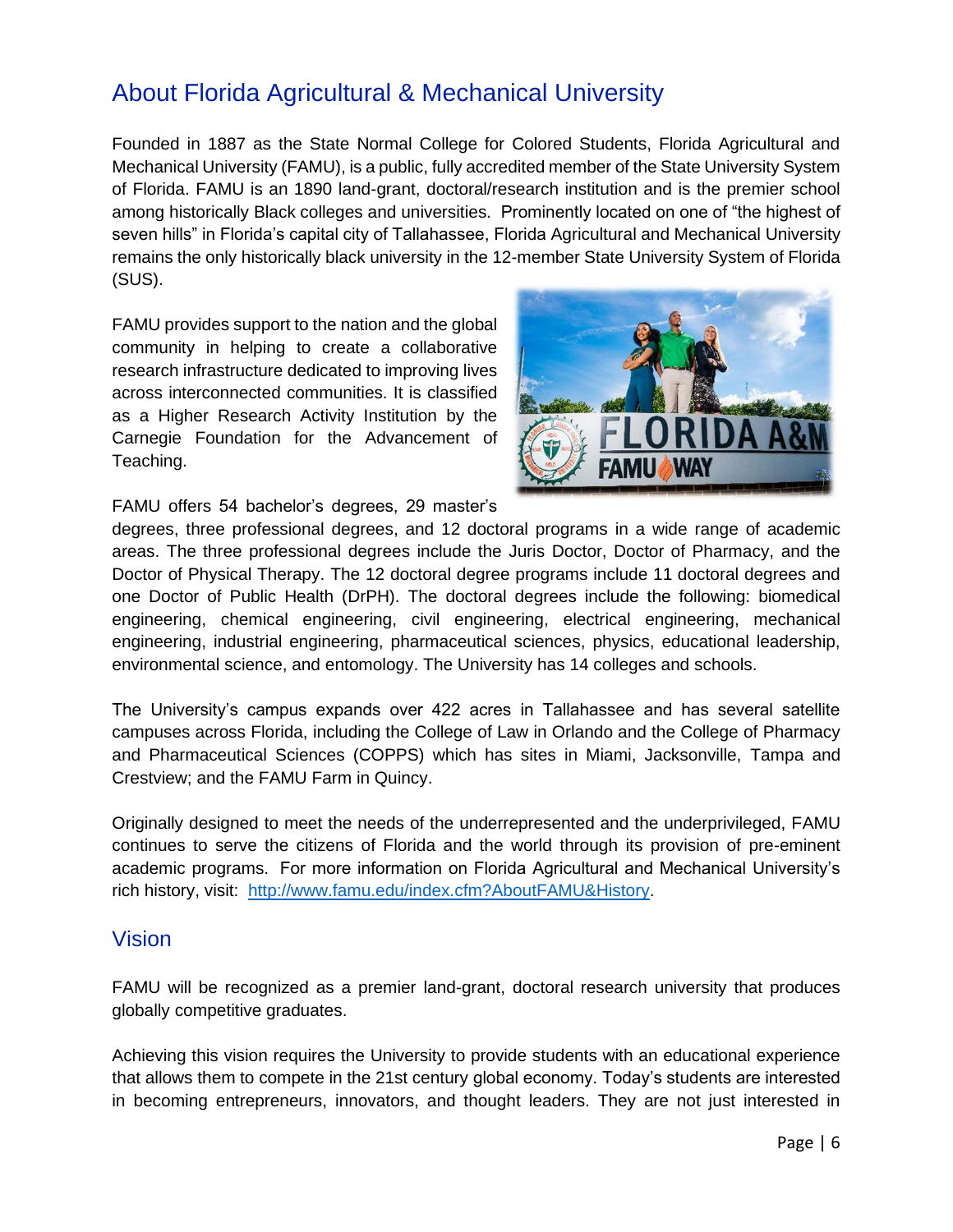getting a job but addressing social issues and providing transformational solutions to world and community problems. FAMU is enhancing its status as a first-choice institution that students will pay for and in which donors will invest. The University will create strategies and choices to accomplish this, using six guiding principles: quality, integrity, transparency, accountability, core values, and outstanding customer service.

#### **Mission**

FAMU is an 1890 land-grant institution dedicated to the advancement of knowledge, resolution of complex issues and the empowerment of citizens and communities. The University provides a studentcentered environment consistent with its core values. The faculty is committed to educating students at the undergraduate, graduate, doctoral and professional levels, preparing graduates to apply their knowledge, critical thinking skills and creativity in their service to society. FAMU's distinction as a doctoral/research institution will continue to provide mechanisms to address emerging issues through local and global partnerships. Expanding upon the University's land grant status, it will enhance the lives of constituents through innovative research, engaging cooperative extension, and public service. While the University continues its historic mission of educating African Americans, FAMU embraces persons of all races, ethnic origins, and nationalities as life-long members of the university community. (Adopted by the FAMU Board of Trustees, October 2009)

#### Strategic Plan

FAMU conducted a broad and participative strategic planning process, resulting in the plan entitled, "*FAMU Rising"* [\(](http://www.famu.edu/Strategic/FAMU%20Strategic%20Plan%202017-2022%20Final_reduced%20size.pdf)*[FAMU](http://www.famu.edu/Strategic/FAMU%20Strategic%20Plan%202017-2022%20Final_reduced%20size.pdf)* 

*[Strategic Plan, 2017-2022](http://www.famu.edu/Strategic/FAMU%20Strategic%20Plan%202017-2022%20Final_reduced%20size.pdf)*[.\)](http://www.famu.edu/Strategic/FAMU%20Strategic%20Plan%202017-2022%20Final_reduced%20size.pdf) The strategic plan provides the University with a road map of actions that transcend the boundaries of colleges, schools, and administrative units. This plan puts FAMU in a position to compete not only with other HBCUs but any other university in the state and the nation as we produce highly trained undergraduate and graduate students with the purpose of helping families attain their educational and financial dreams. Through the implementation of the goals and strategies, FAMU demonstrates its dedication to "rising" to meet all challenges and to making contributions to the state of Florida and the world that are bold and exceed all expectations. The plan will lead to the university to becoming internationally recognized as a premier land-grant doctoral research institution that produces globally competitive graduates.

The following six strategic priorities of the plan are:

- Exceptional student experience
- Excellent and renowned faculty
- High-impact research, commercialization, outreach, and extension services
- Transformative alumni, community, and business engagement

**Enrollment (2020)**

Total enrollment is 9,184 80% Undergraduate; 20% Graduate 65% Female; 35% Male

> **Student-to-Faculty Ratio** 14:1

**Full-time Instructional Faculty** 561; 72% are tenured or tenure-track

> **Non-Faculty Staff** 1,096

**Florida Agricultural and Mechanical University Foundation (2021)** FAMU Foundation's assets and managed funds totaled more than \$164 million

**Contracts & Grants (2021-2022)** \$62.6 million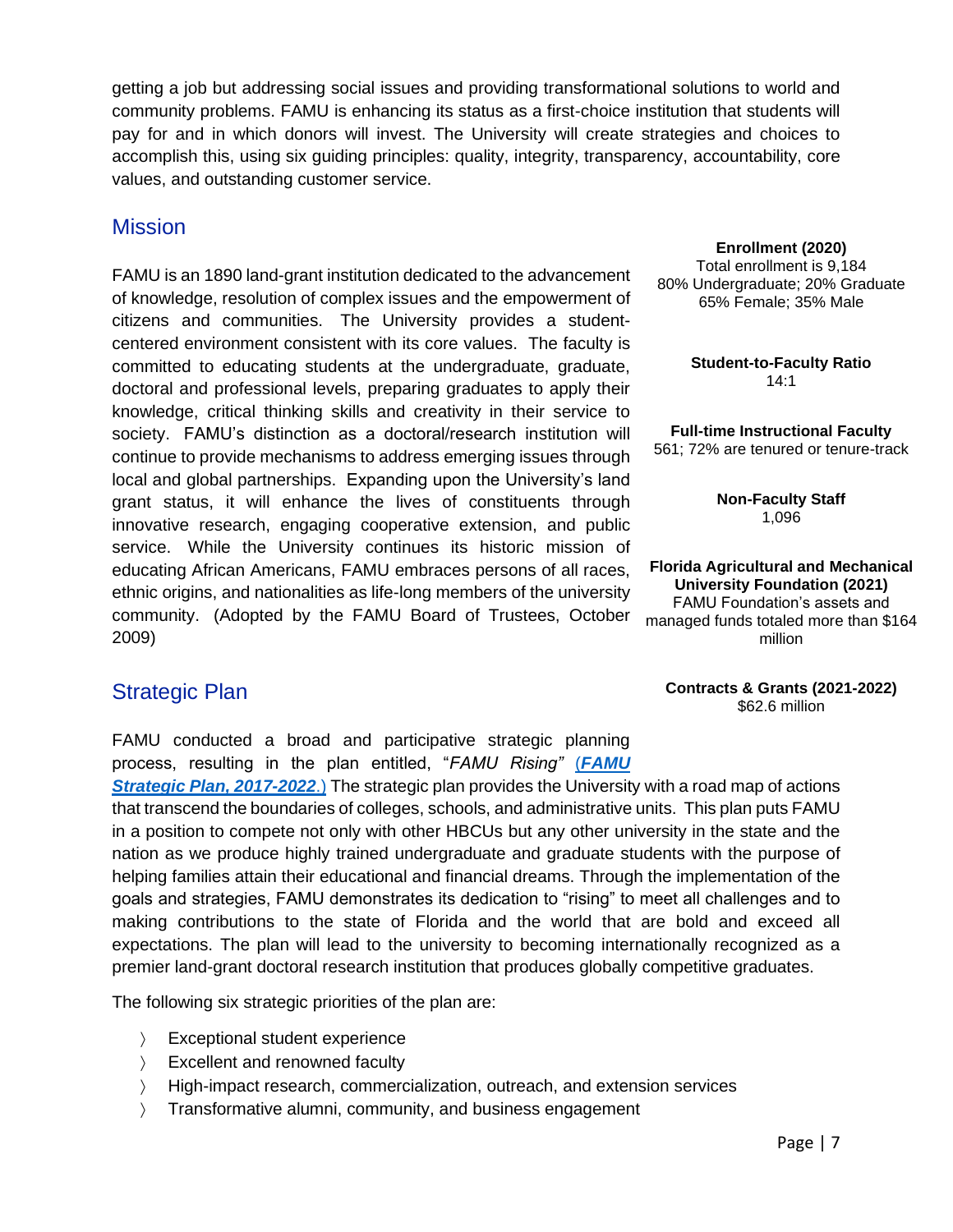- First-class business infrastructure
- Outstanding customer experiences

#### Institutional Governance and Structure

FAMU is part of the State University System of Florida, composed of 12 universities of varying sizes and missions, which is overseen by the Florida Board of Governors, a constitutional body. The president reports directly to the Florida Agricultural and Mechanical University Board of Trustees, which consists of thirteen (13) members. Six (6) trustees are appointed by the governor, and five (5) trustees are appointed by the Board of Governors, subject to confirmation by the Florida Senate. These trustees serve staggered terms of five (5) years. The University's academic programs are managed by the provost and vice president of academic affairs. The presidents of the faculty senate and student government association are elected by their bodies and serve a one-year term. As the governing body of the University, the Board of Trustees is charged with policy making for the University. The powers and duties of the Board of Trustees are set forth in Sections 1001.71 - 1001.73, Florida Statutes; and Board of Governors Regulation 1.001.

The University is committed to shared governance, with faculty members represented through a faculty senate. The faculty senate is the highest legislative body within the University and advises the president on academic matters and other concerns affecting more than one school or college. The faculty senate considers, legislates, and advises on all matters of general university interest. Faculty senators are elected annually for two-year staggered terms in March of each year by the faculty of each college or school. New senators take office at the initial fall meeting of the faculty senate. In addition, various members of the University administration may serve ex-officio members, and the student government associate elects four (4) student members. The faculty senate elects its officers, sets its own rules of procedure, and establishes committees to perform senate functions.

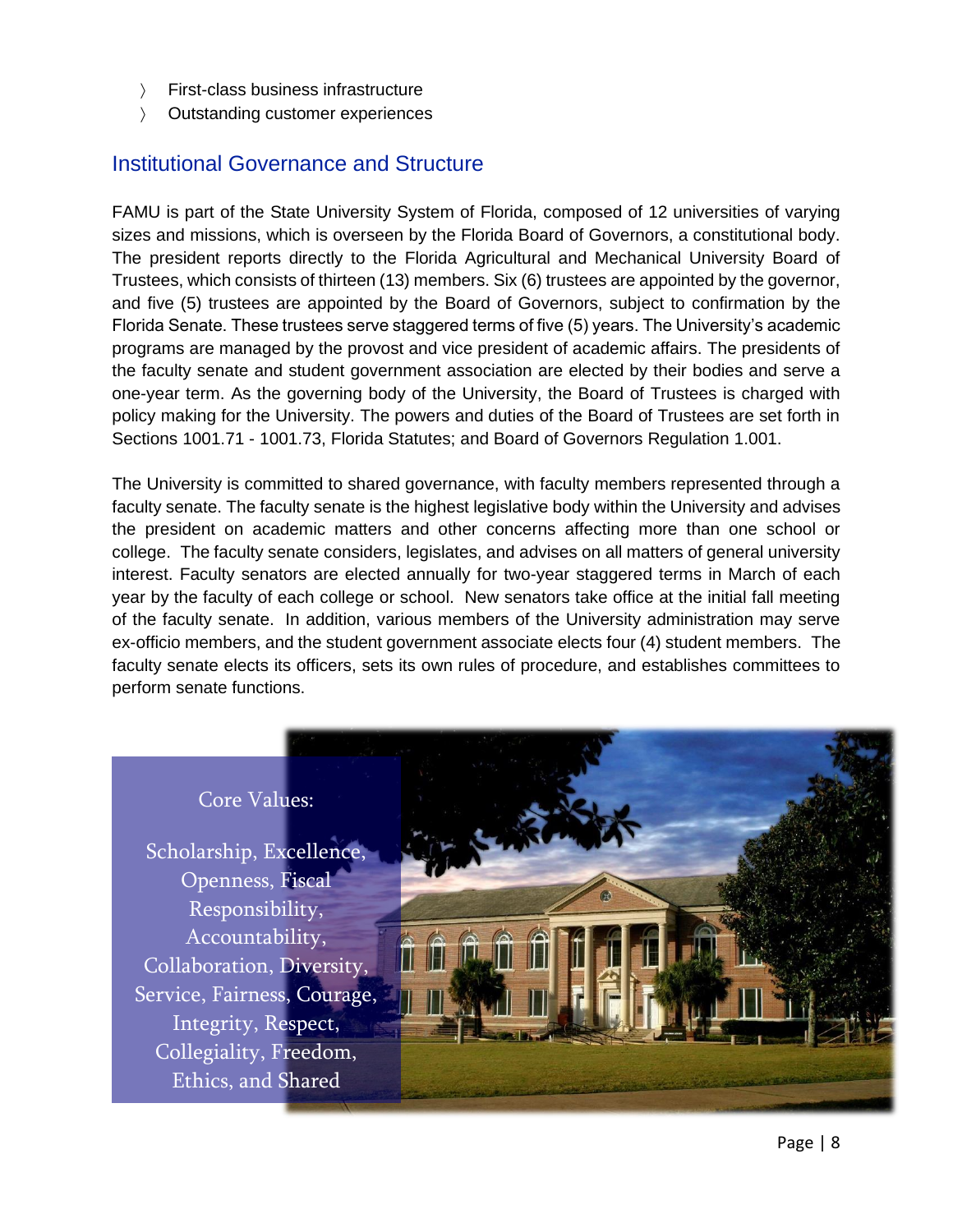#### **Accreditation**

FAMU is accredited by the Southern Association of Colleges and [Schools Commission on Colleges \(SACSCOC\)](http://www.sacscoc.org/) to award baccalaureate, master's, professional and doctoral degrees. In addition to SACSCOC accreditation, individual colleges, schools, and departments are accredited by their appropriate accrediting agencies.



### About Tallahassee

The city of Tallahassee, the county seat, and the only incorporated city in Leon County, was established in 1825. Now Leon County's largest city, Tallahassee, is also home to the Florida legislature. Over the last 10 years the population within the city of Tallahassee has grown making it the 12th fastest growing metropolitan area with a growth rate of 12.4%, which is higher than Miami and Tampa. With a 2020 population of 199,205, it is the 9th [largest city in](https://worldpopulationreview.com/states/florida-population/cities/) Florida and

the 122nd [largest city in the United](https://worldpopulationreview.com/us-cities)  [States.](https://worldpopulationreview.com/us-cities) Tallahassee is currently growing at a rate of 1.44% annually and its population has increased by 9.83% since the most recent census, which recorded a population of 181,376 in 2010.



#### Highlights of Tallahassee

- Nationally, Tallahassee ranks among the top 100 cities as:
	- o One of the best cities to live in America
	- o One of the best cities for millennials in America
	- o One of the best cities to raise a family in America
	- o One of the cities with the best public schools in America
- $\angle$  In 2020, Tallahassee ranked among the top 25 of the most educated cities in America
- In 2020, Tallahassee ranked No. 1 in Florida and No. 47 in the nation for the best city to start a business according to Wallet Hub
- ) Tallahassee is currently ranked as the No. 18 best college town in the nation by Best College Reviews
- According to the 2020 World Population Review, Leon County is the most highly educated county in Florida with 45.71% of residents holding a Bachelor's, Master's, professional or doctorate degree, compared to the national average of 13.1% and the Florida average of 29%.

Tallahassee has been recognized by Money Magazine as one of the three top medium-sized cities in which to live. The medium household income is around \$40,000 and also ranked the "Best in America" for parks and recreation by the National Recreation and Park Association. A long list of yearly festivals, museums, gardens, dining, and entertainment options attract interest from both local residents and tourists. In 2018 and 2019, Tallahassee was ranked as one of the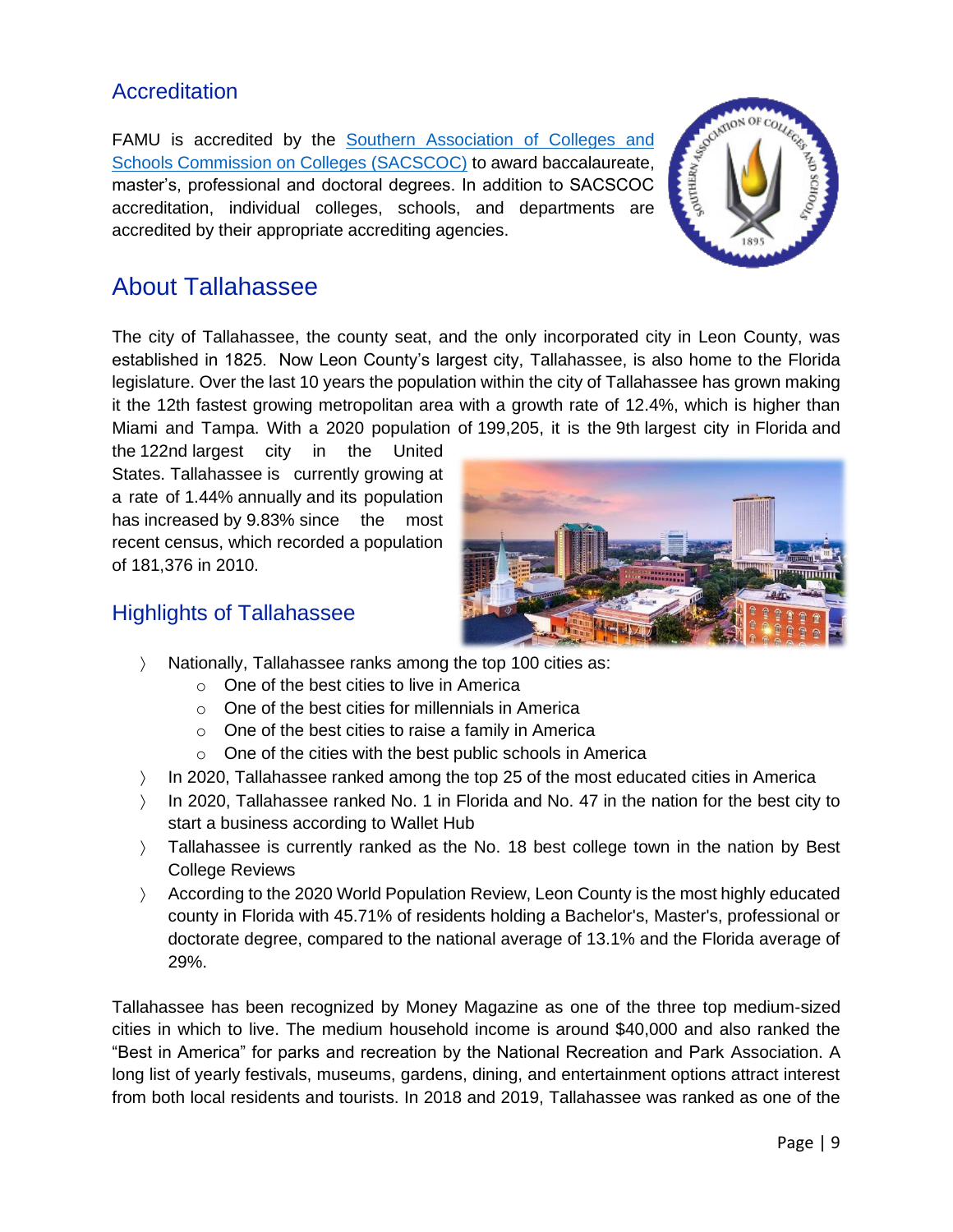Top 100 Places to Live by livability.com for its education, economics, as well as its artistic and cultural venues.

As the state capital, Tallahassee is home to the Florida State Capitol, Supreme Court of Florida, Florida Governor's Mansion, which was added to the U.S. National Register of Historic Places in 2006, and nearly 30 state agency headquarters. The city also is known for its large number of law firms, lobbying organizations, trade associations and professional associations, including the Florida Bar and the Florida Chamber of Commerce.

Tallahassee has a humid subtropical climate with long summers and short, mild winters, as well as drier springs and autumns. Summers in the city are hotter than in the Florida peninsula and it is one of the few cities in the state to occasionally record temperatures above 100  $\degree$ F (37.8  $\degree$ C), averaging 2.4 days annually. The average summer temperature in July, the hottest month, is 82.0 °F. In the winter, the city is markedly cooler, with a January daily average temperature of 51.2 °F.

#### Local Economy

The greater Tallahassee area has the fastest growing economy per capita in Florida. The area is experiencing a rate of growth twice that of the state and nearly three times that of the country. Private development, a driving force strengthening and diversifying the local economy, is thriving in the city and signals a positive outlook for the next couple of years. Scattered throughout Tallahassee, there are close to 100 development projects in various phases. These include approximately 8,800 dwelling units and over 4.4 million square feet of non-residential uses (retail spaces, offices, hotels, etc.). These projects will translate into thousands of local job opportunities – both during development and after.

A recent analysis that considered six of these development projects estimated the total economic impact to be nearly \$775 million with more than 6,000 jobs and \$253 million in wages. Additionally, Florida A&M University has major development projects on the horizon related to the individual campus master plan. Financial impacts to the area are expected to be over \$1 billion. <http://www.talgov.com/cotnews/majordevelopment.aspx>

# Nomination and Application Process

### **Salary**

Salary will be competitive and commensurate with qualifications and experience.